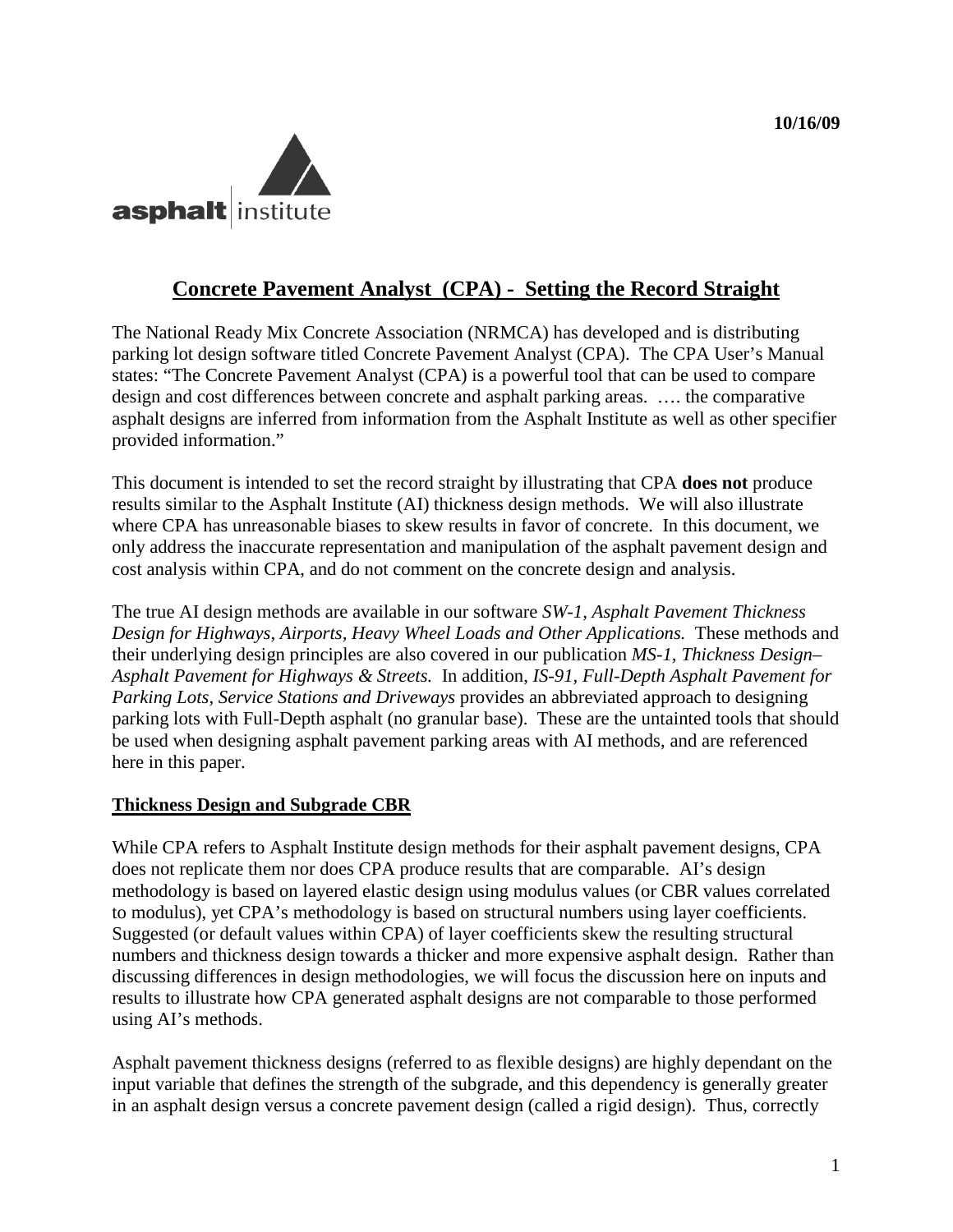characterizing the subgrade strength is very important in order that the designed asphalt cross section is sufficient to carry the loads with a reasonable factor of safety, yet without being excessively conservative. The CPA software assigns unreasonably low subgrade CBR values for given soil types, falling well below suggested ranges in published literature. This results in excessive asphalt thicknesses, driving the cost up for the "comparative" asphalt design. This is illustrated in detail below.

The CPA software offers three subgrade choices, with their descriptions and assigned CBR values listed as:

- Fine-grained soils in which silt and clay-sized particles are predominate (CBR 2)
- Sand and sand/gravel mixtures with moderate amounts of silt and clay (CBR 3)
- Sands and sand/gravel mixtures relatively free of plastic fines (CBR 10)

The AI's IS-91 also has three subgrade choices, with their descriptions and assigned CBR values listed as:

| • Soils having appreciable amounts of clay and fine silt             | (CBR <sub>3</sub> ) |
|----------------------------------------------------------------------|---------------------|
| • Loams, silty sands and sand and gravel containing moderate amounts |                     |
| of clay and fine silt                                                | (CBR 8)             |
| • Clean sands and sand and gravel free of detrimental amounts of     |                     |
| plastic materials                                                    | (CBR 17)            |

Note that CPA's subgrade descriptions are almost identical to those in AI's IS-91, yet the CPA's recommended CBR subgrade values for the same soil type are substantially less, which has a big effect on design thickness. Comparative examples between CPA and AI's IS-91 are shown below for each of the three subgrade categories. Besides a CBR value, other design inputs or assumptions used for these comparative designs were: no aggregate base (AI's Full-Depth Asphalt), 4000 psi concrete compressive strength (for the "comparative" concrete design), and up to 20 heavy trucks per day (CPA's Category "C" traffic and AI's Class III traffic).

Example 1) Using CPA and their "Low" subgrade description (CBR 2), the resulting asphalt pavement design calls for 11.5-inches of hot-mix asphalt (HMA). Using CPA but with a CBR of 3 (from AI's "Poor" subgrade description), the design calls for 10-inches of HMA. Using AI's IS-91 and a CBR of 3, the design calls for 7.5-inches of HMA.

Example 2) Using CPA and their "Medium" subgrade description (CBR 3), the asphalt pavement design calls for 10-inches of HMA. Using CPA but with a CBR of 8 (from AI's "Medium" subgrade description), the design calls for 9-inches of HMA. AI's IS-91 with a CBR of 8 calls for 5.5-inches of HMA.

Example 3) Using CPA and their "High" subgrade description (CBR 10), the asphalt pavement design calls for 9-inches of HMA. Using CPA but with a CBR of 17 (from AI's "Good to Excellent" subgrade description), the design calls for 9-inches of HMA. (Note: the CPA asphalt design thickness with up to 20 trucks per day is the same for CBR values 8 - 26. It is not until you have a CBR of 27 that the asphalt section is reduced to 8.5-inches). AI's IS-91 with a CBR of 17 recommends 4-inches of HMA.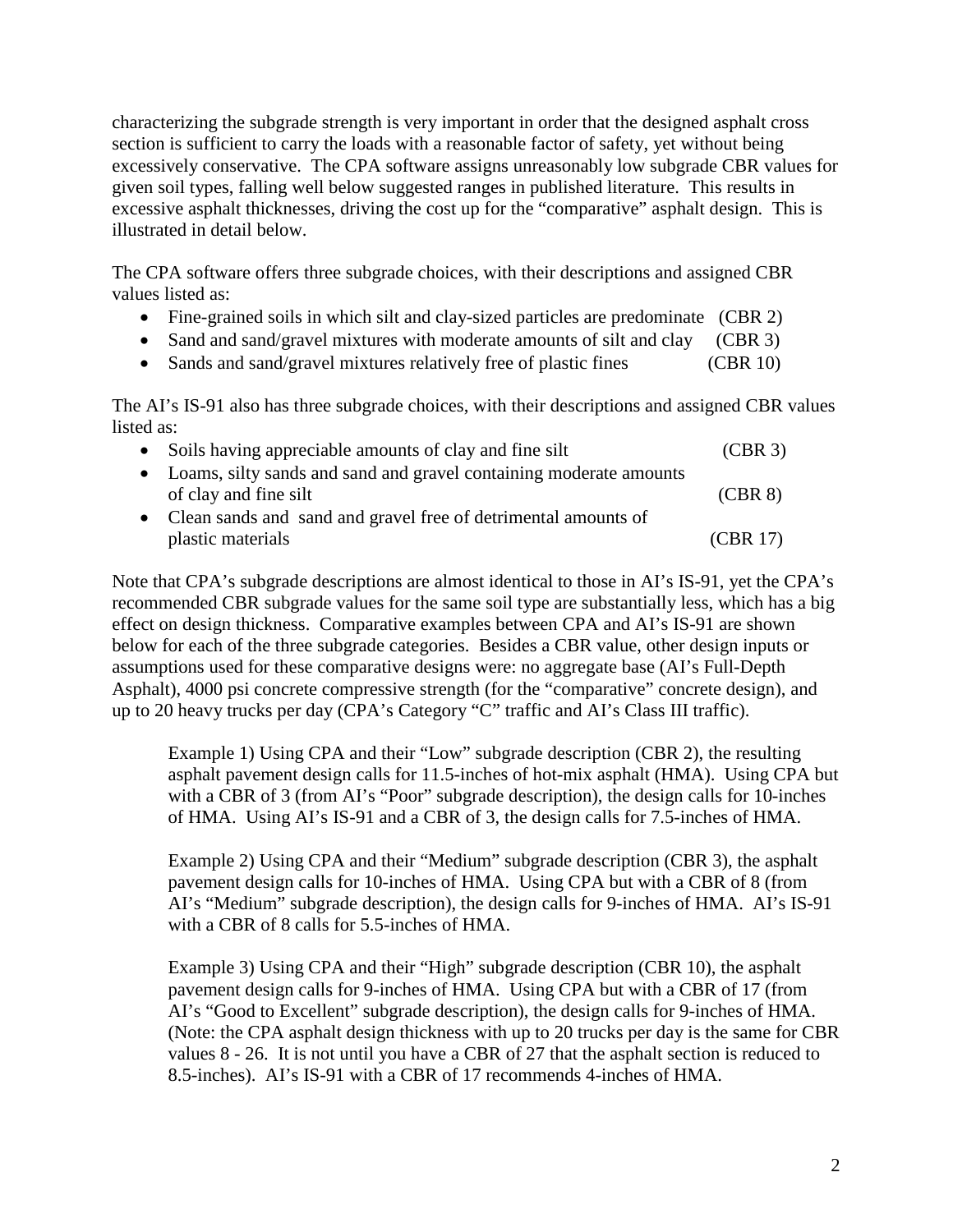

The results of these three examples are summarized in Figure 1.

**Figure 1** NRCMA's CPA Designs versus AI's IS-91 Designs (up to 20 trucks/day)

The CPA software overdesigns the asphalt pavement sections relative to AI's IS-91 methods by 4 to 5 inches of HMA, or up to 100% of total thickness. It is also apparent that even with using the same CBR value and other design parameters, CPA overdesigned the asphalt pavement section relative to AI's methods by 2.5 to 5 inches, or up to 100%.

While one may question or debate how much conservatism is appropriate for designing a parking lot, there is no questioning that CPA does not produce an asphalt design that is "comparative" to the AI's methods. In addition, it should be noted that AI's design methods have been used for decades and have a long track-record of success.

A logical follow-up question that might be asked is which side is right relative to assigning a CBR value to a general soil description. To answer this, the Unified Soil Classification System (USCS) chart is shown in Appendix A. A table from the new Mechanistic-Empirical Pavement Design Guide is shown in Appendix B and a table from the textbook *Principles of Pavement Design* by Yoder and Witzak is shown in Appendix C. Both of these tables, from well-respected and recognized sources in the pavement design industry, show a suggested CBR range for each USCS type. The best fit USCS type for both the AI's and the CPA's "Medium" and "High" subgrade descriptions are within the USCS Gravels and Sands (Appendix A). The CBRs for those descriptions range from 10 - 70 (Appendix B) or 10 - 80 (Appendix C). Clearly, CPA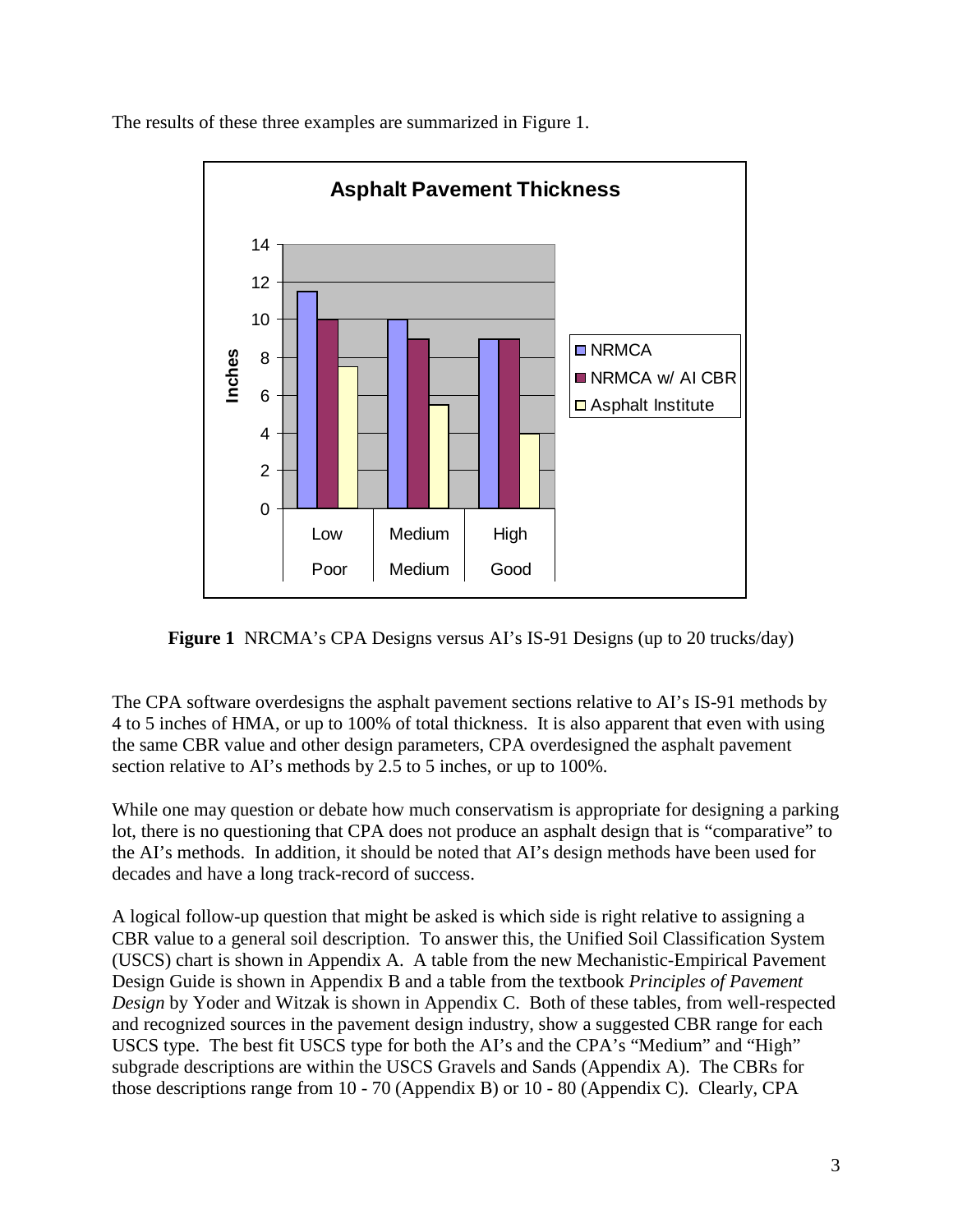assigning a CBR of 3 for a "Medium" subgrade and a CBR of 10 for a "High" subgrade is excessively conservative in an attempt to over-design the asphalt section. The AI's assigned CBR values of 8 for their "Medium" subgrade, and 17 for their "Good", is still conservative, yet more in-line with published guidelines. For silt and clay USCS soil types, Appendix C shows CBR ranges from 3 - 5 up to 5 - 15, with no range falling below a 3. AI uses a conservative CBR value of 3 for silts and clays, while CPA uses a CBR of 2.

Assigning a CBR value based on only three soil descriptions is certainly a simplified approach. When possible, designers should base the CBR value on testing from the actual subgrade. If test data is not available, then assigning a CBR value based on an accurate USCS or AASHTO soil classification type (such as Appendices B or C) is desirable.

CPA states, "Asphalt Institute's recommendations do not give value to aggregate bases in excess of 4-inches thick…" This is not a correct statement. AI's IS-91 does not address aggregate base because it refers only to Full-Depth asphalt pavements. However, the AI's MS-1 publication and SW-1 software give credit for aggregate bases in excess of 4-inches. Figure 2 is a screen from SW-1. Note that it allows the designer to choose six types of cross-sections, with Types 2, 3 and 4 using untreated aggregate bases. Type 4 allows the user to choose aggregate base thicknesses ranging from 4 to 18-inches. As examples, AI's MS-1 or SW-1 provides the following thickness design options for 20 trucks on a poor subgrade:

- 6.2-inches HMA over 4-inches aggregate base
- 5.3-inches HMA over 8-inches aggregate base
- 4.5-inches HMA over 12-inches aggregate base
- 4.2-inches HMA over 16-inches aggregate base



**Figure 2** AI's SW-1 Screenshot Showing Aggregate Base Design Options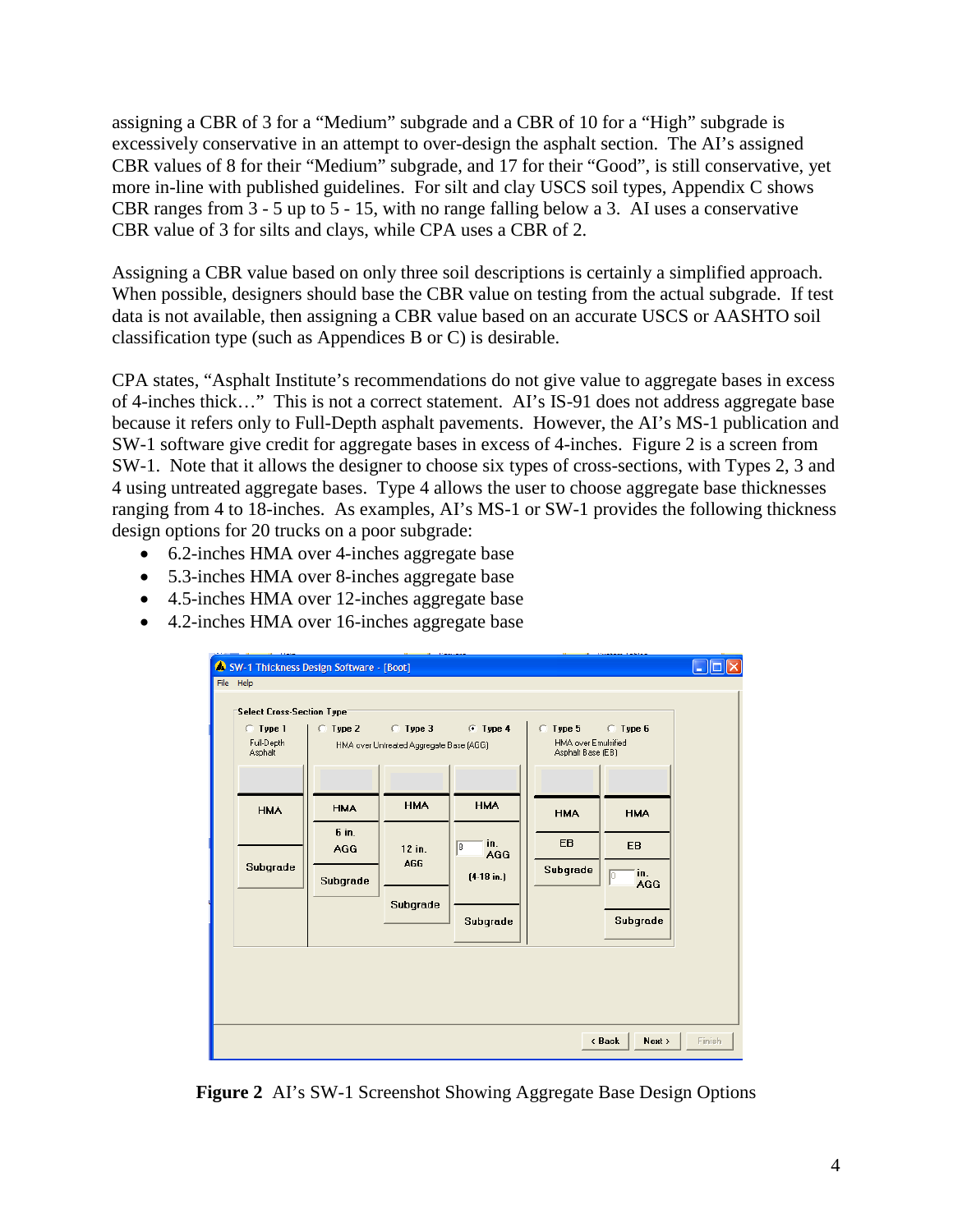While AI's methods are based on mechanistic-empirical analysis and do not use structural coefficients, the CPA software uses structural coefficients to provide so-called "comparable" or 'equivalent" asphalt sections. CPA's default structural coefficient values for HMA are low relative to what is normally used by agencies. CPA uses 0.38 for a HMA surface mix and 0.32 for a bituminous base. For comparison, state agencies typically use coefficient values of 0.40 for an HMA base mix to 0.44 for a HMA surface mix. A CPA example using these more realistic structural coefficients (.40 for base and .44 for surface mixes) dropped the asphalt thickness from 10.5 inches to 8.5 inches. CPA's lower coefficients for HMA skew the results toward a thicker and more expensive asphalt section.

# **Life Cycle Cost**

After CPA computes asphalt and concrete designed sections that are deemed "comparable," the program then performs a Life Cycle Cost Analysis (LCCA) on both. The outcome of the LCCA greatly depends on the input variables assigned and assumptions made for the analysis. CPA uses inappropriate default values and assumptions that are not very clear to the software user to skew the LCCA results towards the concrete design. A few of these biases are explained below.

Life cycle cost is the total cost of a roadway or parking lot over the life of the facility. It includes: initial construction, future rehabilitation / maintenance, and user delay over the analysis period. Initial construction costs may represent 80 to 90-percent of an agency's life cycle cost. Accurate pricing of both alternatives (asphalt and concrete) over the entire analysis period is critical for a valid life cycle cost analysis (LCCA). While covering all the pricing biases built into the CPA default values for the asphalt alternative would take too long, a few of them include: extraordinarily high seal coat costs (\$2.50 per sq yd), drastically higher curb and gutter costs for the asphalt design versus concrete design, assuming all asphalt parking lots are "cut" jobs, additional lighting requirements and costs for asphalt compared to concrete, etc.

Besides pricing, another critical factor in LCCA for asphalt pavement is the initial and overlay performance periods. Performance periods are important because the preferred method of LCCA is using present worth. Present worth discounts future rehabilitation / maintenance dollars back to current dollars based on the real discount rate (discussed later). Resurfacing intervals too early or too late have a significant impact on the LCCA. A 2008 survey of state highway agencies (49 of 50 reporting) found that the average initial performance period (time to first overlay) used in their LCCA for an asphalt pavement is 15 years, and the average performance period (life) of that first overlay is 12 years. Comparatively, the default performance period by CPA for Full-Depth asphalt is 10 years, and is 8 years for locally designed asphalt sections. In addition, CPA assumes a seal coat and restriping at the midway point (4 or 5 years) during these overlay performance periods. The resulting CPA activity timeline calls for either an overlay or seal coat every 4 or 5 years for the entire analysis period. Clearly the CPA default performance periods for asphalt are significantly shorter than the average values highway agencies use in their LCCA (15 years initial asphalt life and 12 years for overlays, without any seal coats). Highway agencies typically base these assumed performance periods on actual historical data from their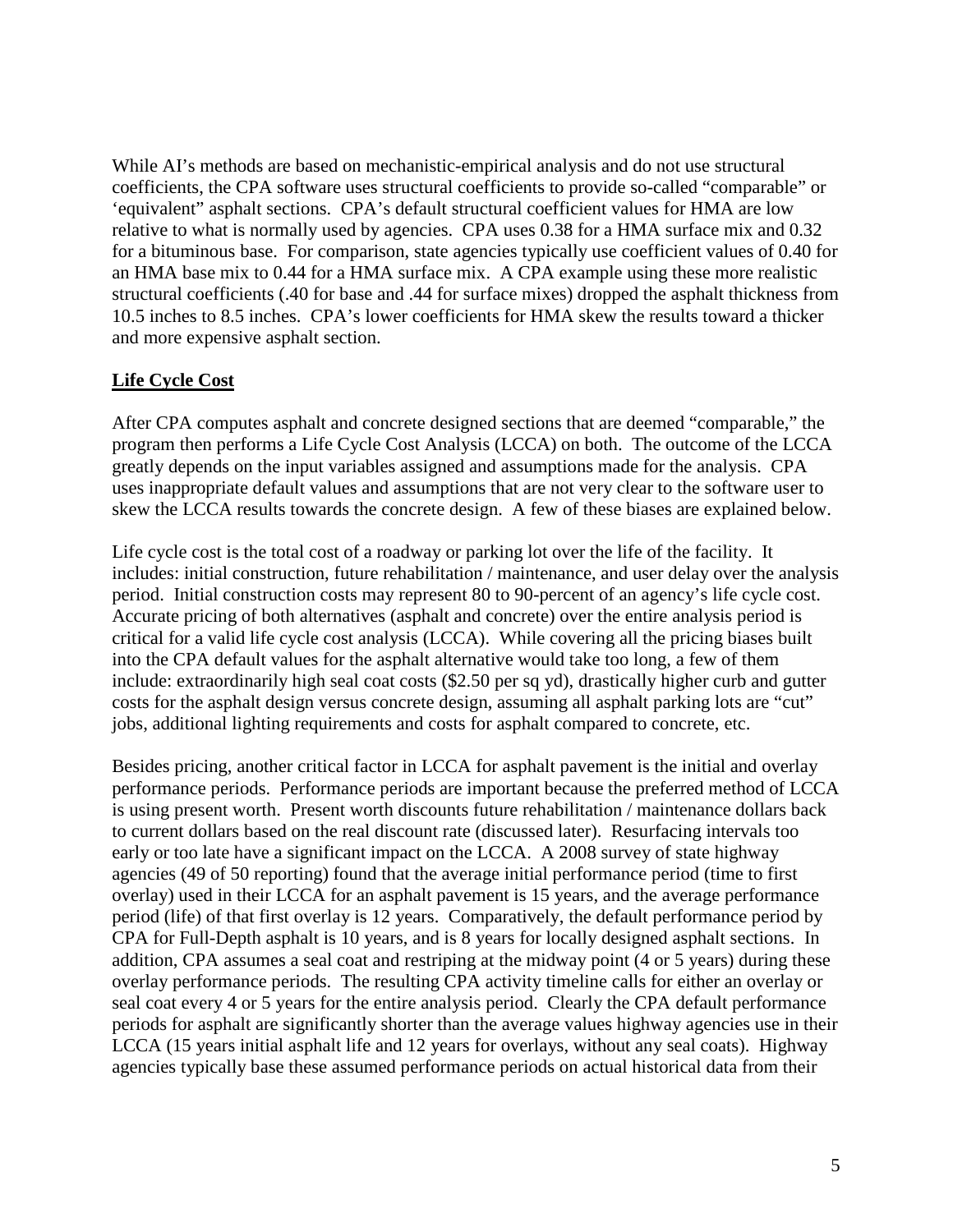own detailed pavement management systems. On the other hand, CPA has selected asphalt performance periods and treatment schedules that are way out of line with what's reasonable.

Another area where the CPA has biased the LCCA is in the asphalt's annual maintenance cost, which is defaulted to be two times more than the concrete maintenance cost. The asphalt maintenance cost in CPA is in addition to the cost of the overlays and seal coats every 5 years. The Federal Highway Administration's published guidance for LCCA in pavement design is Pub. No. FHWA-SA-98-079, which states:

"…annual maintenance costs have only marginal effect on Net Present Value. They are hard to obtain, generally very small in comparison to initial construction and rehabilitations costs, and differentials between competing pavement strategies are usually very small, particularly when discounted over 30 to 40-year analysis periods."

Besides pricing, performance periods and maintenance costs, another parameter used in LCCA is discount rate. Discount rate reflects the difference between interest earned and inflation. As an example, if you purchased a 3-year CD offering 4% interest, at the end of that 3-year period your real gain in value would be 4% less inflation over that 3-year period. If inflation averaged 1.5%, then your real increase is 2.5%. It is important to select a discount rate for LCCA that reflects the true forecasted discount rate over the analysis period. The best method to do this is to consult the U.S. Office of Management and Budget (OMB). The OMB periodically publishes the real discount rate to be used for government LCCA. This guidance published in December 2008 is shown in Appendix D. Pavement LCCA analysis periods typically range between 30 and 50 years. The current recommended real discount rate for a 30-year or more analysis is 2.7 percent (Appendix D). The survey mentioned in the above paragraph showed that the average discount rate used by the various state highway agencies was 3.8%, with the lowest being 2.3% and the highest being 7.1%. Conversely, CPA's default discount rate is 1.5-percent (5.5% interest – 4.0% inflation). Selecting a low discount rate in LCCA favors the alternative that has less future maintenance and rehabilitation. Along with CPA's skewed assumptions of short asphalt performance periods and high maintenance costs, selecting a discount rate that is lower than published recommendations slants the LCCA results towards the concrete alternative.

The CPA Users Manual, under the heading "Asphalt Costs", states: "Typically, Bituminous Base is less expensive and of lower quality than the surface course material". The less expensive statement is correct, the lower quality is not. Base mixes are less expensive because they use larger aggregate which have less surface area to coat with asphalt cement. Quality is the result of a proper mix design and construction practices, rather than cost.

# **Conclusions**

The CPA software and user's manual is a concrete industry marketing tool to promote the increased use of concrete parking lots. The software is biased against asphalt by calculating an asphalt section that is overdesigned relative to Asphalt Institute methods. It performs a life cycle cost analysis that is full of biases against asphalt through its assumptions and default values. Some of the biases include:

• providing subgrade CBR values which are not in line with nationally accepted values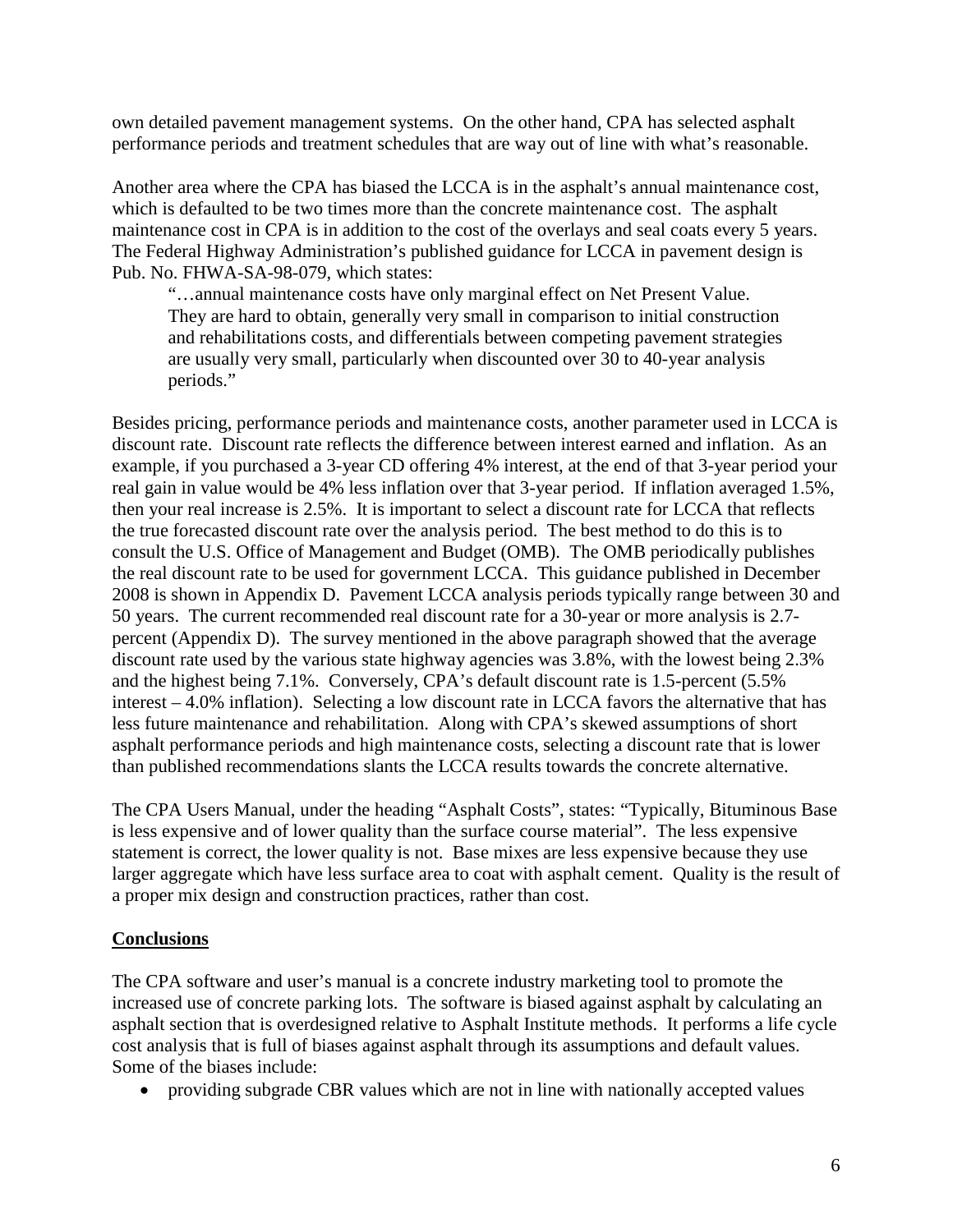- providing structural coefficients for asphalt mixes that are too low
- inaccurately representing Asphalt Institute design methods
- overly aggressive rehabilitation and maintenance schedules for asphalt pavements
- Low discount rates

Each of the above bullets increases the thickness and economics of an asphalt pavement.

### **Takeway**

**It is not wise to use a concrete association's software to design an asphalt pavement or calculate asphalt pavement life-cycle costs. The results will be skewed in the concrete industry's favor.**

# **Asphalt Institute Thickness Design References**

Full-Depth Asphalt Pavement for Parking Lots, Service Stations, and Driveways (IS-91)

Points out the advantages of Full-Depth asphalt and gives design and construction information and model specifications

#### Thickness Design – Highways & Streets (MS-1)

The Ninth Edition presents a multi layered elastic design approach to pavement thickness design , rather than empirical

#### Asphalt Pavement Thickness Design Software (SW-1)

A mechanistic / empirical pavement thickness design program based on familiar Asphalt Institute methods.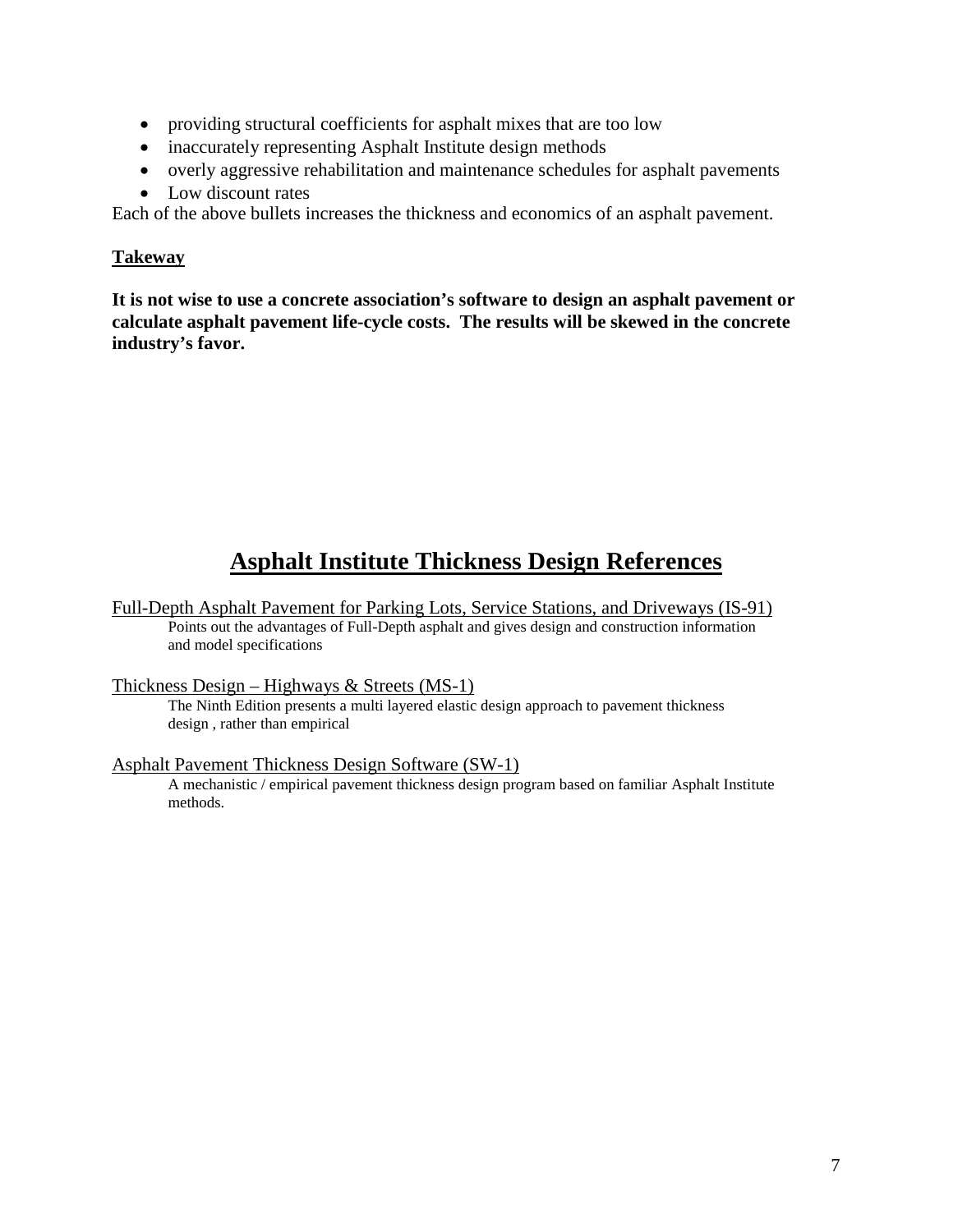#### **Appendix A** USCS Chart



# **UNIFIED SOIL CLASSIFICATION SYSTEM**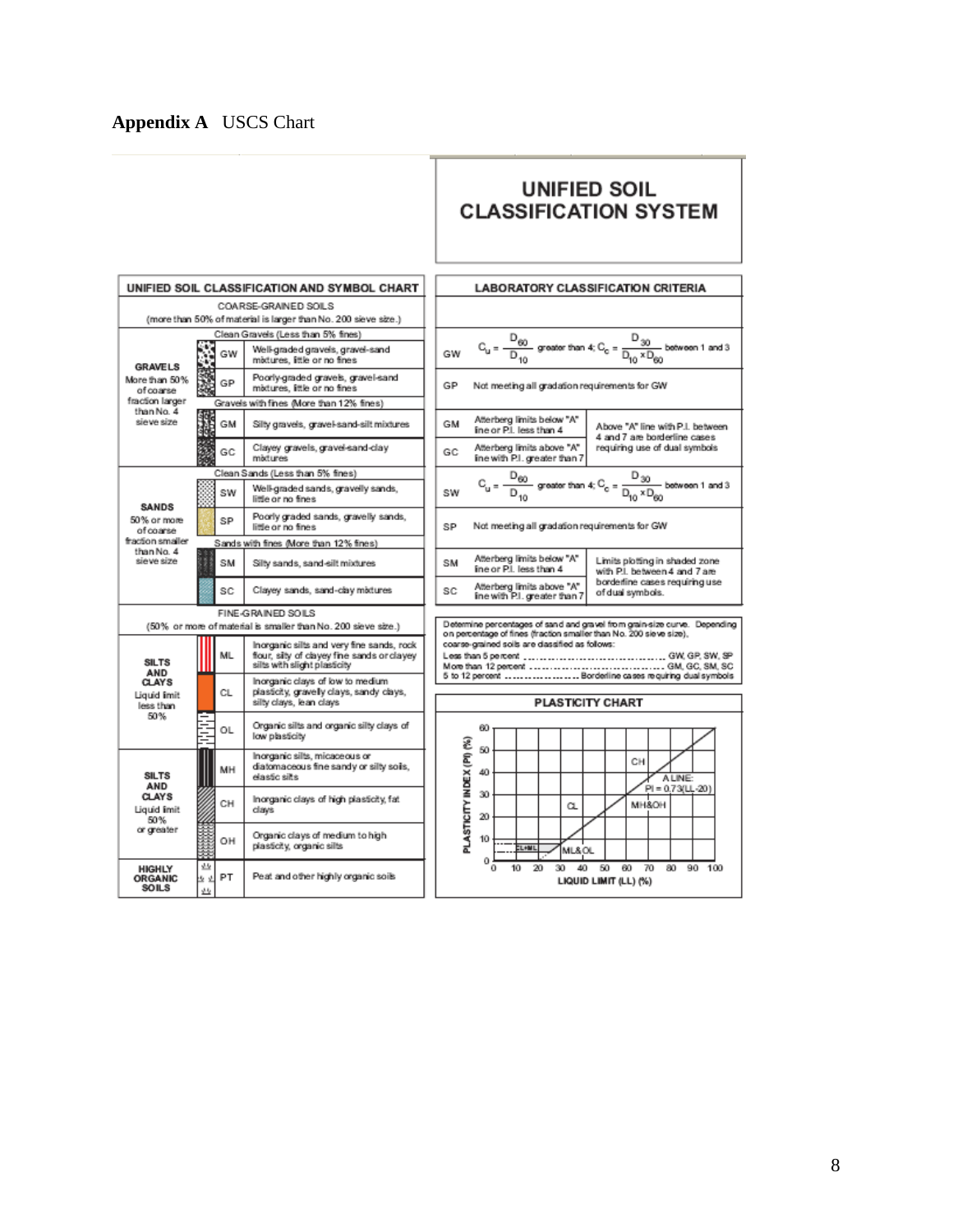

**Appendix B** Guide for Mechanistic-Empirical Design of New and Rehabilitated Pavement Structures (NCHRP Project 1-37A, Appendix CC-1)

Figure 1. Typical Resilient Modulus Correlations to Empirical Soil Properties and Classification Categories.<br>(Modified from NAPA Information Series 117, "Guidelines for Use of<br>HMA Overlays to Rehabilitate PCC Pavements", 1994)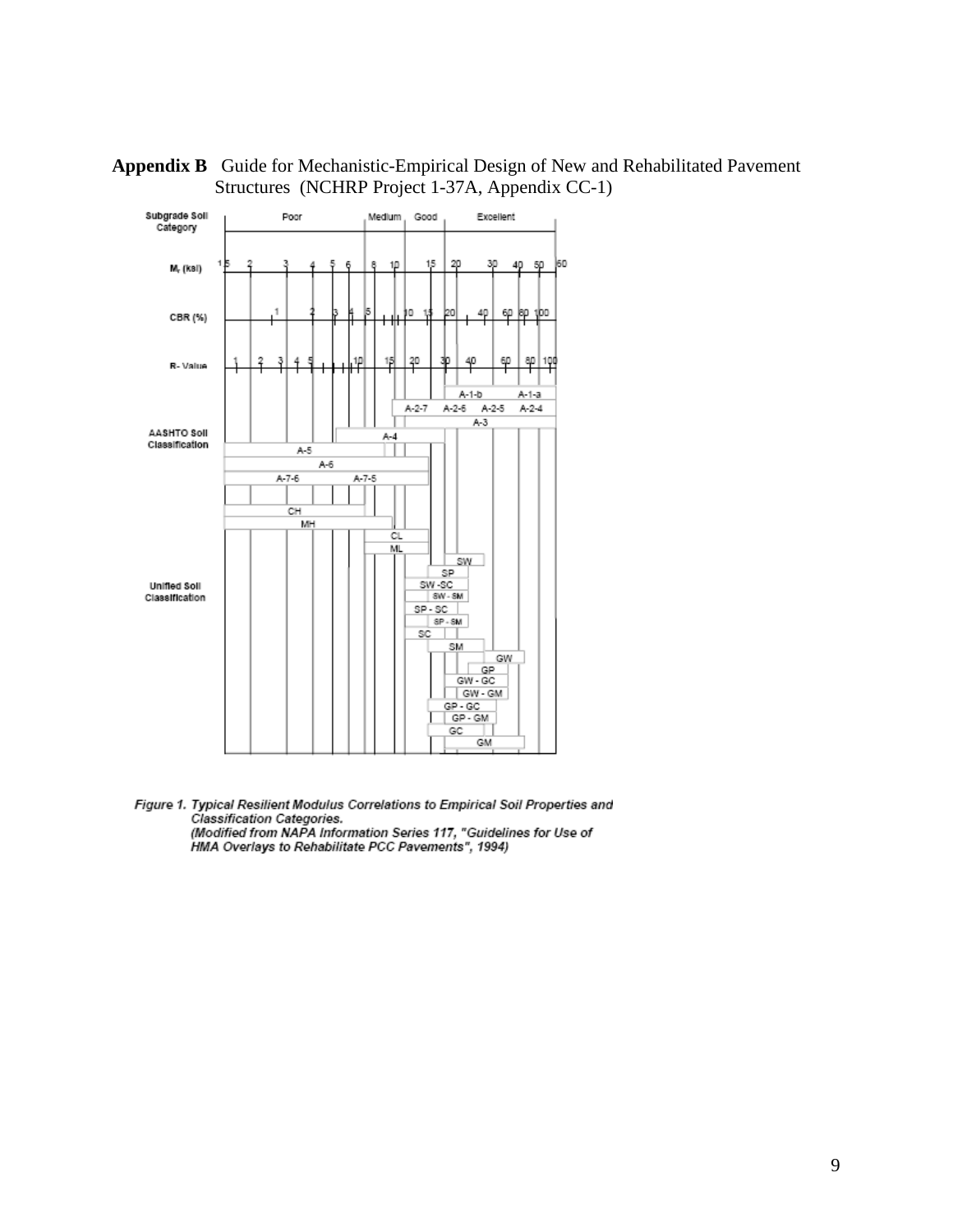|                                         |                             |                                    |                                                                 |                                                  |                                       | TABLE 7.4. Characteristics Pertinent |                          | to Road and Runway Foundation <sup>4</sup> |                                                                               |                               |                   |                              |
|-----------------------------------------|-----------------------------|------------------------------------|-----------------------------------------------------------------|--------------------------------------------------|---------------------------------------|--------------------------------------|--------------------------|--------------------------------------------|-------------------------------------------------------------------------------|-------------------------------|-------------------|------------------------------|
|                                         |                             |                                    |                                                                 | Foundation<br>When Not<br>Subject to<br>Value as | Directly<br>as Base<br>under<br>Value | Potential                            | Compressi-<br>bility     |                                            |                                                                               | Unit Dry                      |                   |                              |
|                                         |                             |                                    |                                                                 | Frost                                            | Wearing                               | Frost                                | and                      | Drainage                                   |                                                                               | Weight                        | Field             | Modulus <i>k</i><br>Subgrade |
| Major Divisions<br>(1) $(2)$            |                             | Letter<br>$\widehat{\mathfrak{g}}$ | Name $(4)$                                                      | Action<br>(5)                                    | Surface<br>0                          | Action<br>E                          | Expansion<br>$\circledR$ | Characteristics<br>ම                       | Compaction Equipment<br>(10)                                                  | $\overline{g}$ $\overline{z}$ | CBR<br>(12)       | Ĵ5                           |
|                                         |                             | š                                  | Gravel or sandy gravel,<br>well graded                          | Excellent                                        | Good                                  | None to very<br>slight               | Almost none              | Excellent                                  | Crawler-type tractor, rub-<br>ber-tired equipment,                            | 125-140                       | $60 - 80$         | 300 or more                  |
|                                         |                             | ូម                                 | Gravel or sandy gravel,<br>poorly graded                        | excellent<br>Good to                             | Poor to fair                          | None to very<br>slight               | Almost none              | Excellent                                  | Crawler-type tractor, rub-<br>ber-tired equipment,<br>steel-wheeled roller    | 120-130                       | $35 - 60$         | 300 or more                  |
|                                         | Gravel<br>and               | GU                                 | Gravel or sandy gravel,                                         | Good                                             | Poor                                  | None to very                         | Almost none              | Excellent                                  | Crawler-type tractor, rub-<br>steel-wheeled roller                            | $115 - 125$                   | $25 - 50$         | 300 or more                  |
|                                         | gravelly<br>soils           | GM                                 | graded<br>or silty<br>sandy gravel<br>uniformly<br>Silty gravel | excellent<br>Good to                             | Fair to good                          | medium<br>Slight to<br>slight        | Very slight              | Fair to poor                               | Rubber-tired equipment,<br>sheepstoot roller, close<br>equipment<br>ber-tired | $130 - 145$                   | $40 - 80$         | 300 or more                  |
| Coarse-                                 |                             | GC                                 | Clayey gravel or clayey<br>sandy gravel                         | Good                                             | Poor                                  | medium<br>Slight to                  | Slight                   | cally impervious<br>Poor to practi-        | Rubber-tired equipment,<br>control of moisture<br>sheepsfoot roller           | $120 - 140$                   | $20 - 40$         | 200-300                      |
| grained<br>soils                        |                             | SW                                 | Sand or gravelly sand,                                          | Good                                             | Poor                                  | None to very                         | Almost none              | Excellent                                  | Crawler-type tractor, rub-                                                    | $110 - 130$                   | $20 - 40$         | $200 - 300$                  |
|                                         |                             | $s_{\rm P}$                        | Sand or gravelly sand,<br>well graded                           | Fair to good                                     | Poor to not                           | None to very<br>slight               | Almost none              | Excellent                                  | Crawler-type tractor, rub-<br>ber-tired equipment                             | $105 - 120$                   | $15 - 25$         | 200-300                      |
|                                         | Sand                        | $_{\rm{US}}$                       | Sand or gravelly sand,<br>poorly graded                         | Fair to good                                     | Not suitable<br>suitable              | None to very<br>slight               | Almost none              | Excellent                                  | Crawler-type tractor, rub-<br>ber-tired equipment                             | $100 - 115$                   | $10 - 20$         | 200-300                      |
|                                         | sandy<br>soils<br>and       | SM                                 | graded<br>Silty sand or silty<br>gravelly sand<br>uniformly     | Good                                             | Poor                                  | Slight to high<br>slight             | Very slight              | Fair to poor                               | Rubber-tired equipment,<br>sheepsfoot roller, close<br>ber-tired equipment    | $120 - 135$                   | $20 - 40$         | $200 - 300$                  |
|                                         |                             | SC                                 | Clayey sand or clayey<br>gravelly sand                          | Fair to good                                     | Not suitable                          | Slight to high                       | medium<br>Slight to      | cally impervious<br>Poor to practi-        | Rubber-tired equipment,<br>control of moisture<br>sheepsfoot roller           | $105 - 130$                   | $10 - 20$         | $200 - 300$                  |
|                                         |                             | NL,                                | gravelly silts, or<br>silts,<br>Silts, sandy                    | Fair to poor                                     | Not suitable                          | very high<br>Medium to               | medium<br>Slight to      | Fair to poor                               | Rubber-tired equipment,<br>sheepsfoot roller, close                           | $100 - 125$                   | $5 - 15$          | $100 - 200$                  |
|                                         | compressi-<br>bility<br>Low | G,                                 | diatomaceous soils<br>clays, or gravelly<br>Lean clays, sandy   | Fair to poor                                     | Not suitable                          | Medium to<br>high                    | Medium                   | impervious<br>Practically                  | Rubber-tired equipment,<br>control of moisture<br>sheepsfoot roller           | $100 - 125$                   | $5 - 15$          | $100 - 200$                  |
| $\rm{Finc}$                             | S<br>$_{\rm LL}$ $<$        | ď                                  | Organic silts or lean<br>organic clays<br>clays                 | Poor                                             | Not suitable                          | Medium to<br>high                    | Medium to<br>high        | Poor                                       | Rubber-tired equipment,<br>sheepsfoot roller                                  | $90 - 105$                    | $\stackrel{9}{+}$ | 100-200                      |
| grained<br>soils                        |                             | HIN                                | Micaceous clays or                                              | $_{\rm Poor}$                                    | Not suitable                          | Medium to                            | High                     | Fair to poor                               | Rubber-tired equipment,                                                       | 80-100                        | $\frac{4}{3}$     | $100 - 200$                  |
|                                         | compressi-<br>High          | H                                  | diatomaceous soils<br>Fat clays                                 | Poor to very                                     | Not suitable                          | very high<br>Medium                  | High                     | Practically                                | Rubber-tired equipment,<br>sheepsfoot roller                                  | $90 - 110$                    | $3 - 5$           | $50 - 100$                   |
|                                         | LL > 50<br>bility           | GН                                 | clays<br>Fat organic                                            | Poor to very<br>poor<br>poor                     | Not suitable                          | Medium                               | High                     | impervious<br>impervious<br>Practically    | Rubber-tired equipment,<br>sheepsfoot roller<br>sheepsfoot roller             | 80-105                        | $3 - 5$           | $50 - 100$                   |
| fibrous organic soils<br>Peat and other |                             | ñ                                  | Peat, humus, and<br>other                                       | Not suitable                                     | Not suitable                          | Slight                               | Very high                | Fair to poor                               | Compaction not practical                                                      |                               |                   |                              |
| <sup>e</sup> From Corps of Engineers.   |                             |                                    |                                                                 |                                                  |                                       |                                      |                          |                                            |                                                                               |                               |                   |                              |
|                                         |                             |                                    | Yoder + Witchen Principles<br>256                               |                                                  |                                       |                                      |                          | Pg                                         | 237                                                                           |                               |                   |                              |

**Appendix C** Characteristics of USCS Soil Types (from Table 7.4 in Yoder and Witzak, Principles of Pavement Design)

10